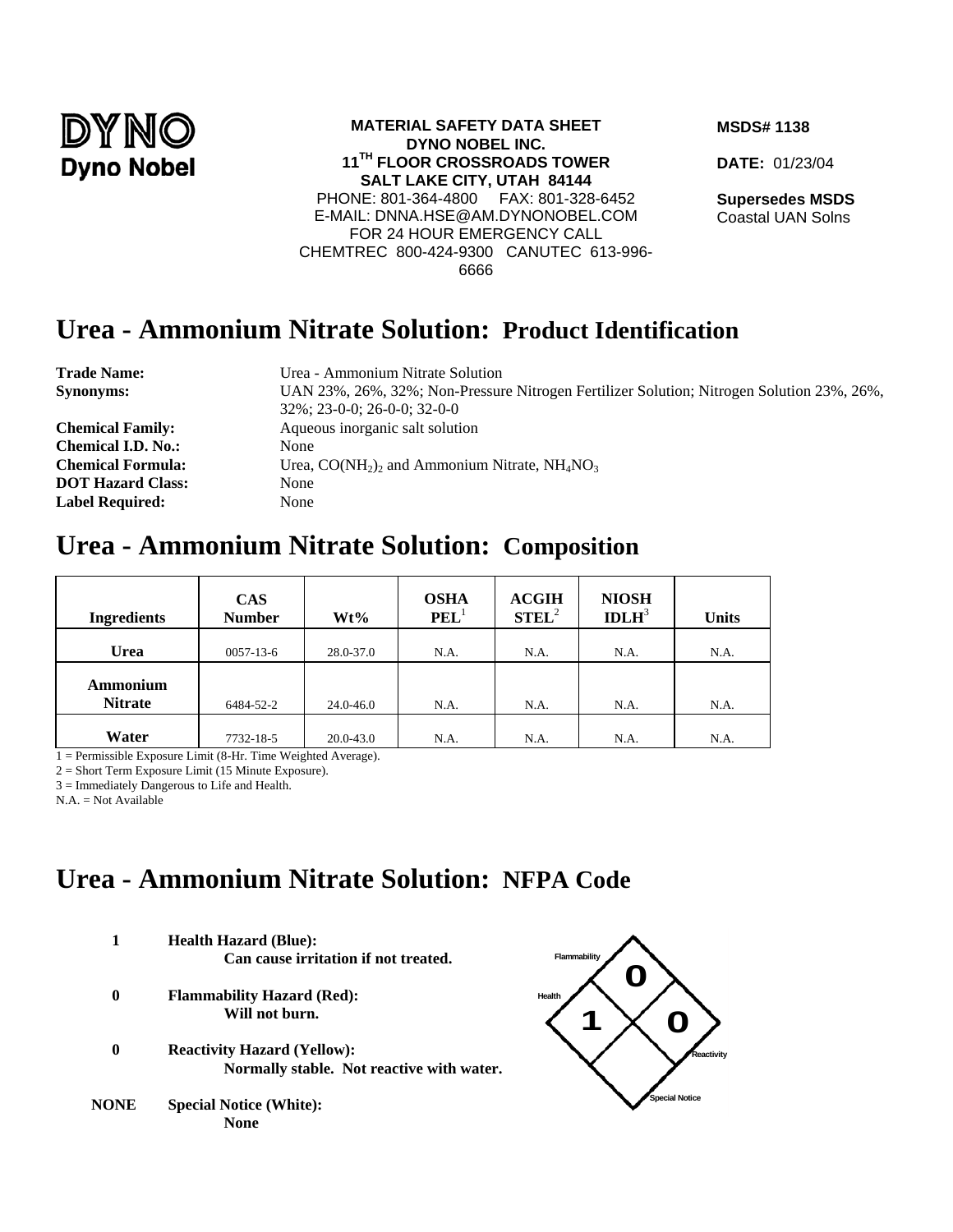**DYNO NOBEL MSDS # 1138 01/23/04 Page 2 of 5** 

## **Urea - Ammonium Nitrate Solution: Physical and Chemical Properties**

| <b>Boiling Point:</b>               | $212^{\circ}F(100^{\circ}C)$ @ 1 atmosphere                      |
|-------------------------------------|------------------------------------------------------------------|
| <b>Decomposition Temperature:</b>   | $237^{\circ}F(114^{\circ}C)$                                     |
| <b>Crystallization Temperature:</b> | $32^{\circ}F(0^{\circ}C)$ (minimum)                              |
| Solubility in $H_20$ :              | 118g/100g @ 32°F (0°C)                                           |
| <b>Specific Gravity:</b>            | 10.8 - 11.1 lb/gal @ $60^{\circ}F(0^{\circ}C)$ 1.29 - 1.33 g/cc) |
| pH:                                 | $5.5 - 7.5$                                                      |
| Odor:                               | Slight Ammonia Odor                                              |
| Appearance:                         | Clear liquid / Dyed blue                                         |

## **Urea - Ammonium Nitrate Solution: Fire and Explosion Data**

| <b>Flash Point:</b>                     | N.A.                                                                                                                                                                                                                                                                                                            |  |  |
|-----------------------------------------|-----------------------------------------------------------------------------------------------------------------------------------------------------------------------------------------------------------------------------------------------------------------------------------------------------------------|--|--|
| <b>Flammable Limits in Air %/Vol.:</b>  | Lower: N.A., Upper: N.A.                                                                                                                                                                                                                                                                                        |  |  |
| <b>Autoignition Temperature:</b>        | N.A.                                                                                                                                                                                                                                                                                                            |  |  |
| <b>Extinguishing Media:</b>             | N.A.                                                                                                                                                                                                                                                                                                            |  |  |
|                                         | N.A. (Not Available)                                                                                                                                                                                                                                                                                            |  |  |
| <b>Special Fire Fighting Procedure:</b> | Firefighters should wear self-contained breathing apparatus and full protective clothing.                                                                                                                                                                                                                       |  |  |
| <b>Unusual Fire or Explosion Data:</b>  | Aqueous solutions of Urea-Ammonium Nitrate will not burn or support combustion, but<br>will decompose into noxious, poisonous gases when exposed to the high temperatures of<br>a fire. The solutions may become explosive if combined with a flammable substance<br>and/or dried to a low percentage of water. |  |  |

# **Urea - Ammonium Nitrate Solution: Reactivity Data**

| <b>Stability:</b>                         | Stable unless heated to decomposition.                       |  |  |
|-------------------------------------------|--------------------------------------------------------------|--|--|
| <b>Hazardous Polymerization:</b>          | Will not occur.                                              |  |  |
| Conditions to avoid /<br>Incompatibility: | Concentrated acids, strong bases, and heat.                  |  |  |
| <b>Hazardous Decomposition Products:</b>  | Ammonia, oxidized further to Nitric Oxide, Nitrogen Dioxide. |  |  |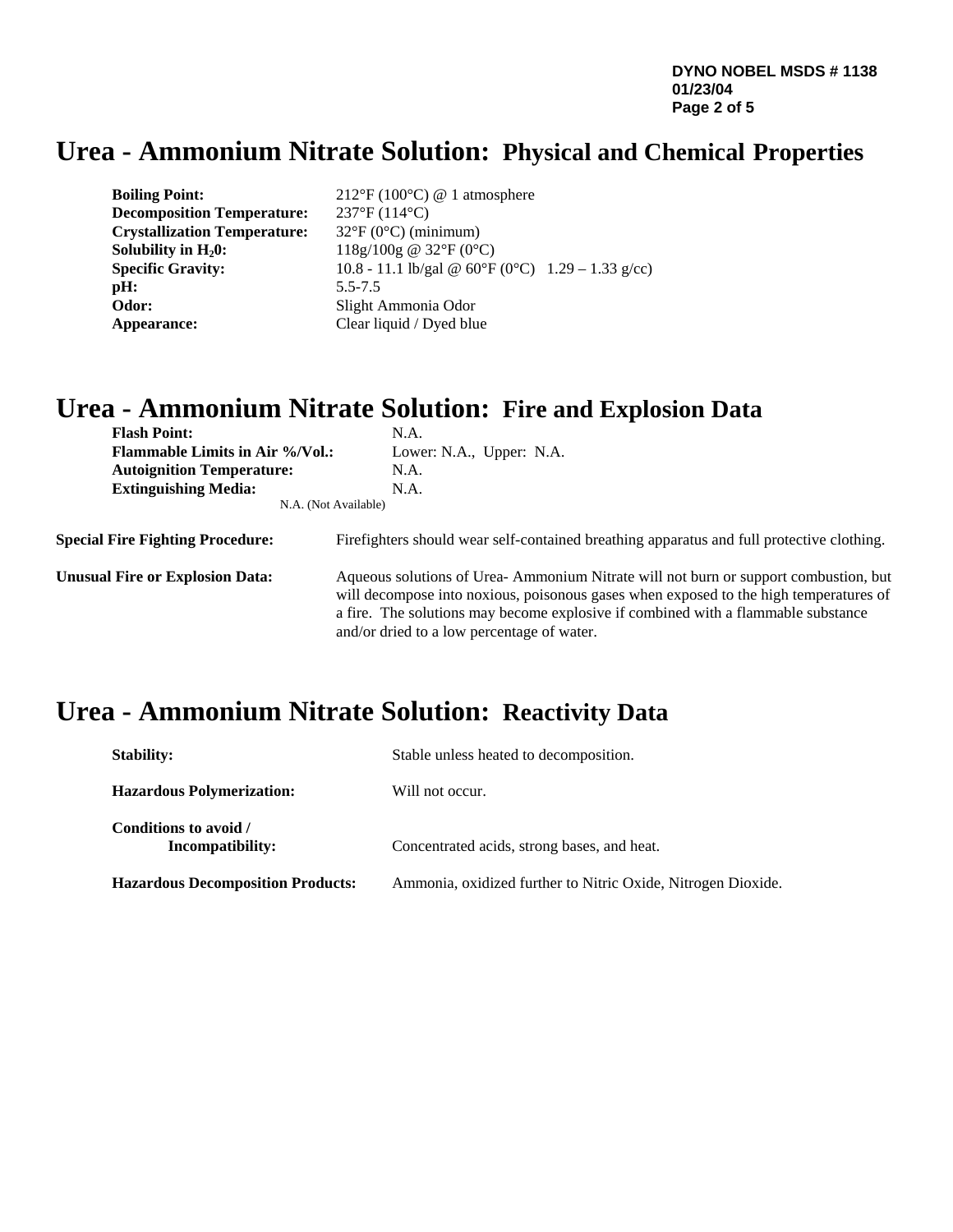# **Urea - Ammonium Nitrate Solution: Health Hazard Data**

| <b>Carcinogenicity:</b> NTP: |                         | NO. |
|------------------------------|-------------------------|-----|
|                              | <b>IARC</b> Monographs: | NO. |
|                              | <b>OSHA</b> Regulated:  | NO. |

### **Occupational Exposure Limits:**

| <b>OSHA Permissible Exposure Limit (PEL):</b>                    | None established for Urea - Ammonium Nitrate. |
|------------------------------------------------------------------|-----------------------------------------------|
| <b>ACGIH Short-term Exposure Limit (STEL):</b>                   | None established for Urea - Ammonium Nitrate. |
| <b>NIOSH Immediately Dangerous to</b><br>Life and Health (IDLH): | None established for Urea - Ammonium Nitrate. |

### **Effects of Overexposure:**

### **Acute:**

| Dried salts or liquid may cause redness, pain and irritation to eye.                                                                                                                                                                                       |
|------------------------------------------------------------------------------------------------------------------------------------------------------------------------------------------------------------------------------------------------------------|
| Dried salts or liquid may irritate skin resulting in reddening of the skin and possible dermatitis.<br>Frequent or prolonged contact may promote an allergic reaction.                                                                                     |
| <b>Inhalation:</b><br>Dried salts may be irritating to mucous membranes, respiratory tract, causing sore throat,<br>coughing, difficult breathing and severe lung congestion. Delayed reactions may result in<br>pulmonary edema and chemical pneumonitis. |
| Dried salts or liquid may cause gastric irritation, nausea, abdominal spasms, vomiting and<br><b>Ingestion:</b><br>faintness. Large doses may cause systemic acidosis and methemoglobinemia.                                                               |
|                                                                                                                                                                                                                                                            |

### **Chronic:**

None known for Ammonium Nitrate. None known for Urea.

### **Additional Medical and Toxicological Information:**

Dried salt may aggravate preexisting dermatitis and lung conditions.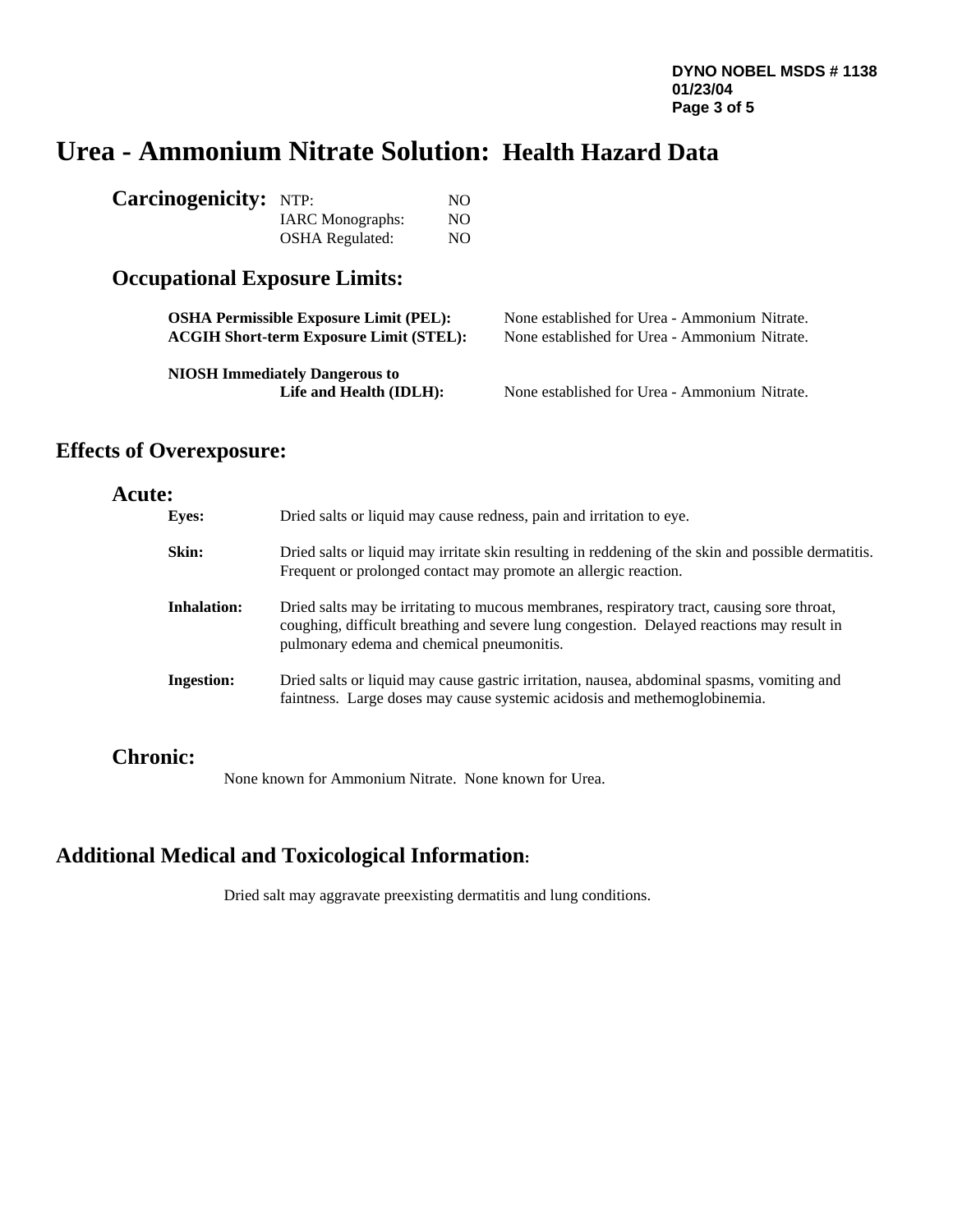### **Urea - Ammonium Nitrate Solution: Emergency First Aid Procedures**

| Eye contact:         | Immediately flush with large amounts of water, including under the eyelids. If discomfort persists<br>contact a physician, preferably an Ophthalmologist. Speed and thoroughness in rinsing eyes are<br>important to avoid permanent injury. |
|----------------------|----------------------------------------------------------------------------------------------------------------------------------------------------------------------------------------------------------------------------------------------|
| <b>Skin Contact:</b> | Immediately remove contaminated clothing and shoes. Wash the affected area with soap and<br>flush with large amounts of water. Get medical attention if<br>discomfort persists.                                                              |
| <b>Inhalation:</b>   | Remove to fresh air. If breathing has stopped, apply artificial respiration. Keep warm and at rest.<br>Get immediate medical attention.                                                                                                      |
| <b>Ingestion:</b>    | Do not induce vomiting. If vomiting occurs, keep head below hips to help prevent aspiration. Get<br>immediate medical attention. Treat for methemoglobinemia.                                                                                |

# **Urea - Ammonium Nitrate Solution: Suggested Protection**

| <b>Eye Protection:</b>  | UAN 32% is an aqueous salt solution and will dissolve with mucosal membrane contact (eyes).<br>Remove contact lenses and wear safety glasses, chemical goggles or face shield where contact<br>with liquid or dried salt may occur.                                                                                                                                                    |
|-------------------------|----------------------------------------------------------------------------------------------------------------------------------------------------------------------------------------------------------------------------------------------------------------------------------------------------------------------------------------------------------------------------------------|
| <b>Skin Protection:</b> | UAN 32% is an aqueous salt solution and will dissolve with perspiration contact. Wearing of<br>appropriate protective clothing and gloves is suggested if epidermal sensitivity develops.                                                                                                                                                                                              |
| Inhalation:             | Dried salt or aerosol solution will dissolve with mucosal membrane contact (lungs). Use<br>approved respiratory protective equipment for cleaning large spills or upon entry into large tanks,<br>vessels, and other designated confined space areas or in any situations where airborne<br>concentrations may exceed occupational exposure limits. $(15 \text{ mg/m}^3, \text{dust})$ |
| <b>Ventilation:</b>     | Provide adequate general and local exhaust ventilation to attain occupational exposure limits,<br>particularly in a confined space area.                                                                                                                                                                                                                                               |

# **Urea - Ammonium Nitrate Solution: Spill or Leak**

**Spill Procedures:** Remove sources of heat or ignition. Clean-up spill but do not flush to surface water. Contaminated soil can be spread as if it were fertilizer.

### **Urea - Ammonium Nitrate Solution: Waste Disposal**

regulations.

**Procedure:** Dispose of through a licensed waste disposal company. Follow federal, state and local